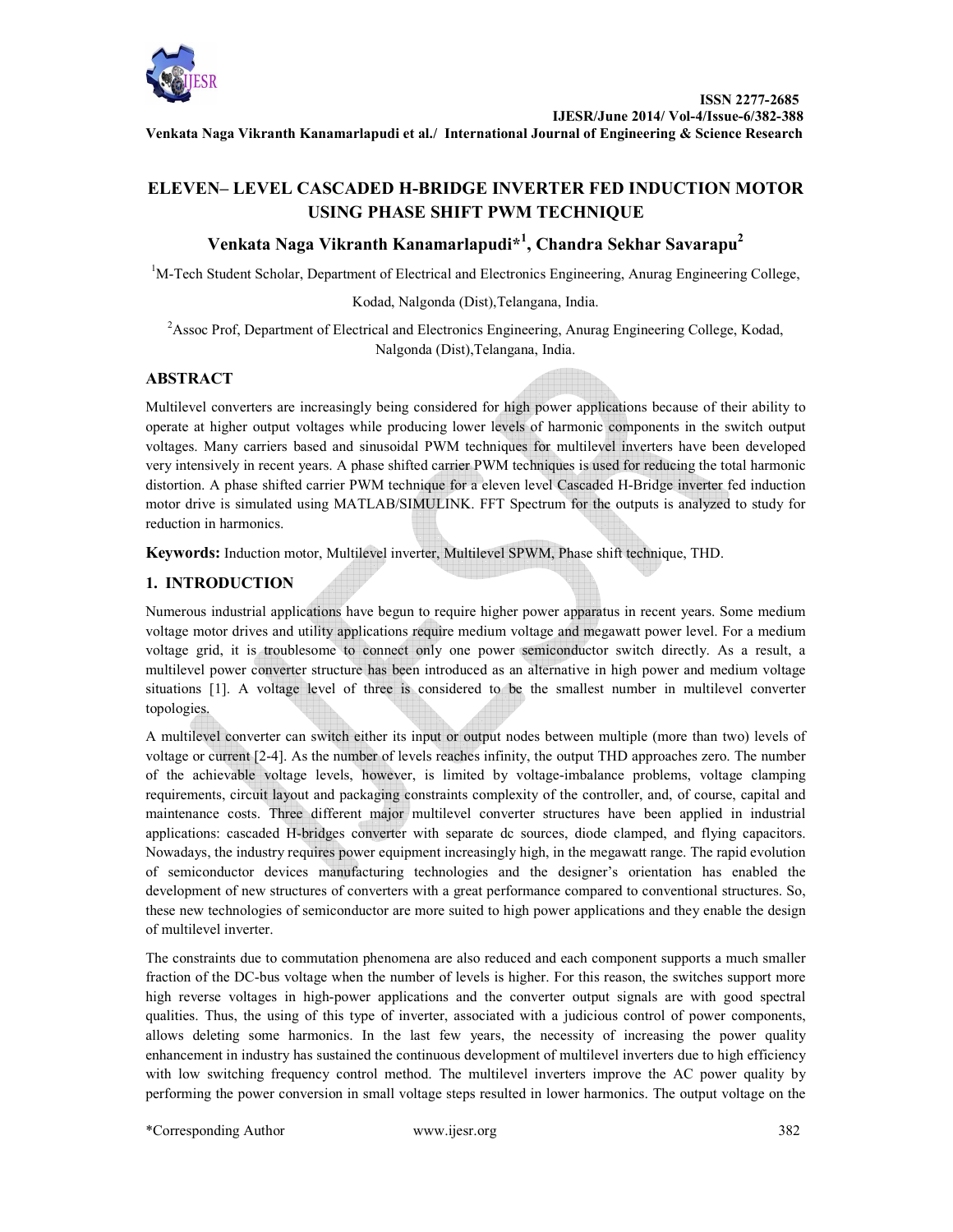#### **Venkata Naga Vikranth Kanamarlapudi et al./ International Journal of Engineering & Science Research**

AC side can take several discrete levels of equal magnitude. The harmonic content of this output voltage waveform is greatly reduced, a smaller filter size and a lower EMI, if compared with a two level voltage waveform.

Several topologies for multi-level inverters have been proposed over the years the most popular being the diode clamped, flying capacitor and cascaded H-bridge structures. One aspect which sets the cascaded H-bridge apart from other multi-level inverters is the capability of utilizing different DC voltages on the individual H-bridge cells which results in splitting the power conversion amongst higher-voltage lower-frequency and lower-voltage higher frequency Inverters.

A multilevel inverter is a power electronic device built to synthesize a desired AC voltage from several levels of DC voltages. Such inverters have been the subject of research in the last several years where the DC levels were considered to be identical in that all of them were capacitors, batteries, solar cells, etc. In Recent Years, industry has begun to demand higher power equipment, which now reaches the megawatt level. Controlled ac drives in the megawatt range are usually connected to the medium-voltage network. Multilevel inverters include an array of power semiconductors and capacitor voltage sources, the output of which generate voltages with stepped waveforms. The commutation of the switches permits the addition of the capacitor voltages, which reach high voltage at the output, while the power semiconductors must withstand only reduced voltages

In this paper eleven level cascaded H-Bridge inverter fed induction motor load by using phase shifted PWM technique.

### **2. CASCADED H -BRIDGE INVERTER**

Cascaded multilevel inverter, the full bridge configuration with a separate DC source, which may be batteries, fuel cells or solar cells and are connected in series. Each full bridge inverter (FBI) unit can generate a three level output: +Vdc, 0 or –Vdc by connecting the DC source to the AC load side by different combinations of the four switches S1, S2, S3 and S4.Using the top level as the example, turning on S1 and S4 yields +Vdc output. Turning on S2 and S3 yields -Vdc output. Turning off all switches yields 0 volts output. The AC output voltage at other levels can be obtained in the same manner. The number of voltage levels at the load generally defines the number of FBIs in cascade.

If N is the number of DC sources, the number of output voltage levels is m=2N+1. The number of FBI units N is (m-1)/2 where m is the sum of the number of positive, negative and zero levels in multilevel inverter output. Each H- bridge unit generates a quasi-square waveform by phase shifting its positive and negative phase legs" switching timings. Each switching device always conducts for 180° (or half cycle) regardless of the pulse width of the quasi-square wave. This switching method makes all of the switching devices current stress equal.

The number of converters N also depends on:

1) the injected voltage and current harmonic distortion requirements.

2) The magnitude of the injected voltage required.

3) The available power switch voltage ratings. The chosen inverter structure is simple since no real power needs to be supplied other than the losses.

The main features of cascaded multilevel inverters are:

1. Least number of components is required to achieve the same number of voltage levels.

2. Optimized circuit layout and packaging are possible

3. Soft-switching techniques can be used to reduce switching losses and device stresses.

4. The modular structure of the inverter leads to advantages in terms of manufacturing and flexibility of application.

The AC outputs of different full-bridge converters in the same phase are connected in series such that the synthesized voltage waveform is the sum of the individual converter outputs. Note that the number of output-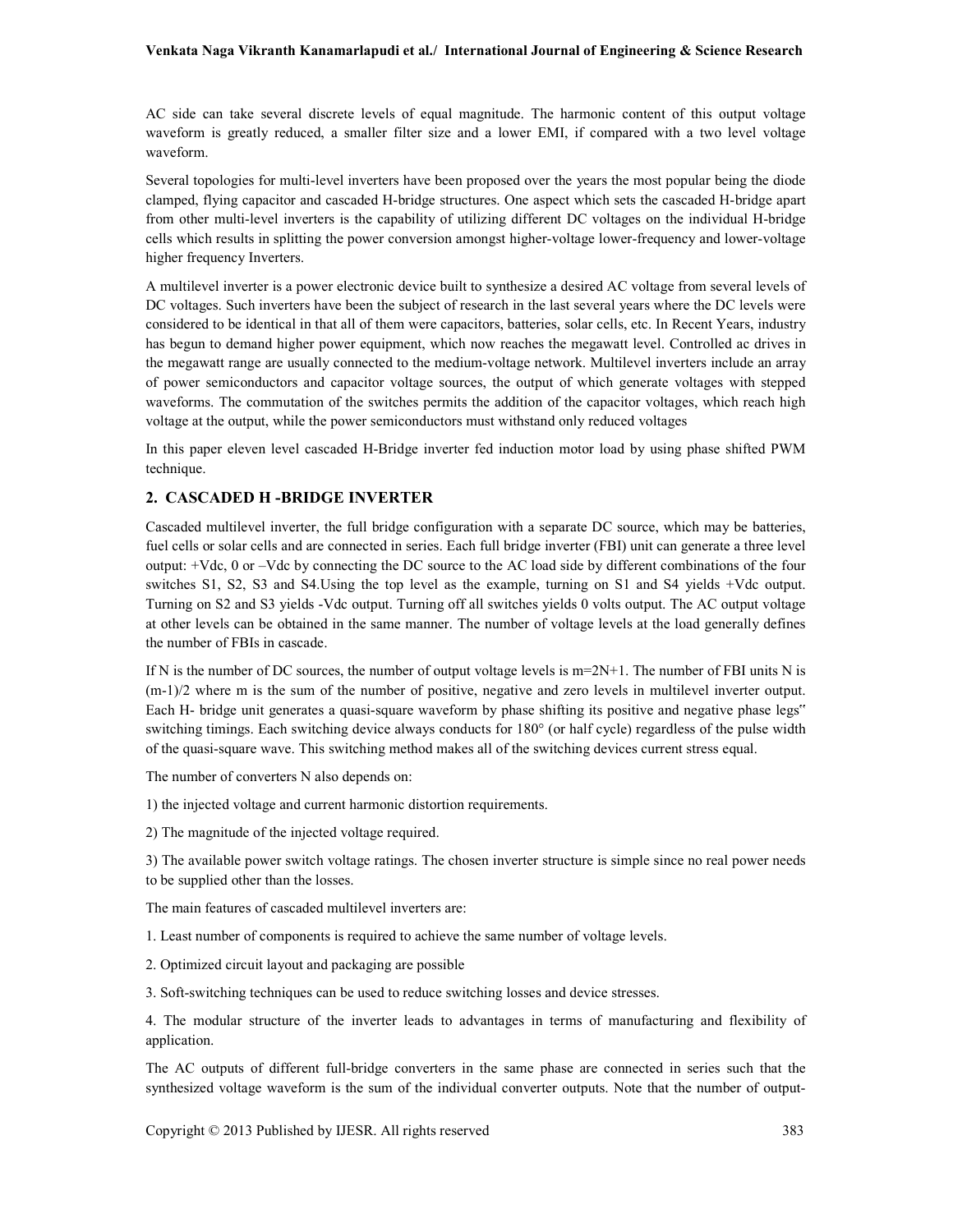phase voltage levels is defined in a different way from those of the two previous converters (i.e. diode clamped and flying capacitor).

#### **2. 1 Eleven Level Cascaded H- Bridge Inverter**

The converter consists of five series connected H-Bridge cells which are fed by independent voltage sources. The outputs of the H-Bridge cells are connected in series such that the synthesized voltage waveform is the sum of all of the individual cell outputs V=Vdc1+Vdc2+Vdc3+Vdc4+Vdc5 where the output voltage of the first cell is labeled  $V_{\text{del}}$  and the output voltage of the second cell is denoted by  $_{\text{Vdc2}}$ . The output voltage of the third cell is denoted by  $V_{dc3}$  and the output voltage of the fourth cell is denoted by  $V_{dc4}$  and the output voltage of the fifth cell is denoted by  $V_{dc5}$ . There are eleven level of output voltage 5  $V_{dc}$ ,  $4V_{dc}$ ,  $3V_{dc}$ ,  $2V_{dc}$ ,  $V_{dc}$ ,  $0$ ,  $V_{dc}$ ,  $2V_{dc}$ ,  $-3V_{dc}$ ,  $-3V_{dc}$ ,  $-3V_{dc}$  $4V_{dc}$  -5  $V_{dc}$ . The resulting output ac voltage swings from-  $5V_{dc}$  to  $+5V_{dc}$  with eleven levels and the staircase waveform is nearly sinusoidal, even without filtering.

The main advantages of using the cascade inverter include:

- (1) No EMI problem or common-mode voltage/current problem exists.
- (2) Low voltage switching devices can be used.
- (3) No charge unbalance problem exists in both charge mode and drive mode.



**Fig 1: Single phase eleven level cascaded H-Bridge inverter** 

To produce a staircase output voltage considers one leg of the eleven-level inverter. The steps to synthesize the eleven-level voltages are as follows.

For an output voltage  $V_{ao} = 0$ , turn on the switches  $S_2$ ,  $S_4$ ,  $S_6$ ,  $S_8$ ,  $S_{10}$ ,  $S_{12}$ ,  $S_{14}$ ,  $S_{16}$ ,  $S_{18}$ ,  $S_{20}$ 

For an output voltage  $V_{ao} = V_{dc}$ , turn on the switches  $S_1$ ,  $S_2$ ,  $S_6$ ,  $S_8$ ,  $S_{10}$ ,  $S_{12}$ ,  $S_{14}$ ,  $S_{16}$ ,  $S_{18}$ ,  $S_{20}$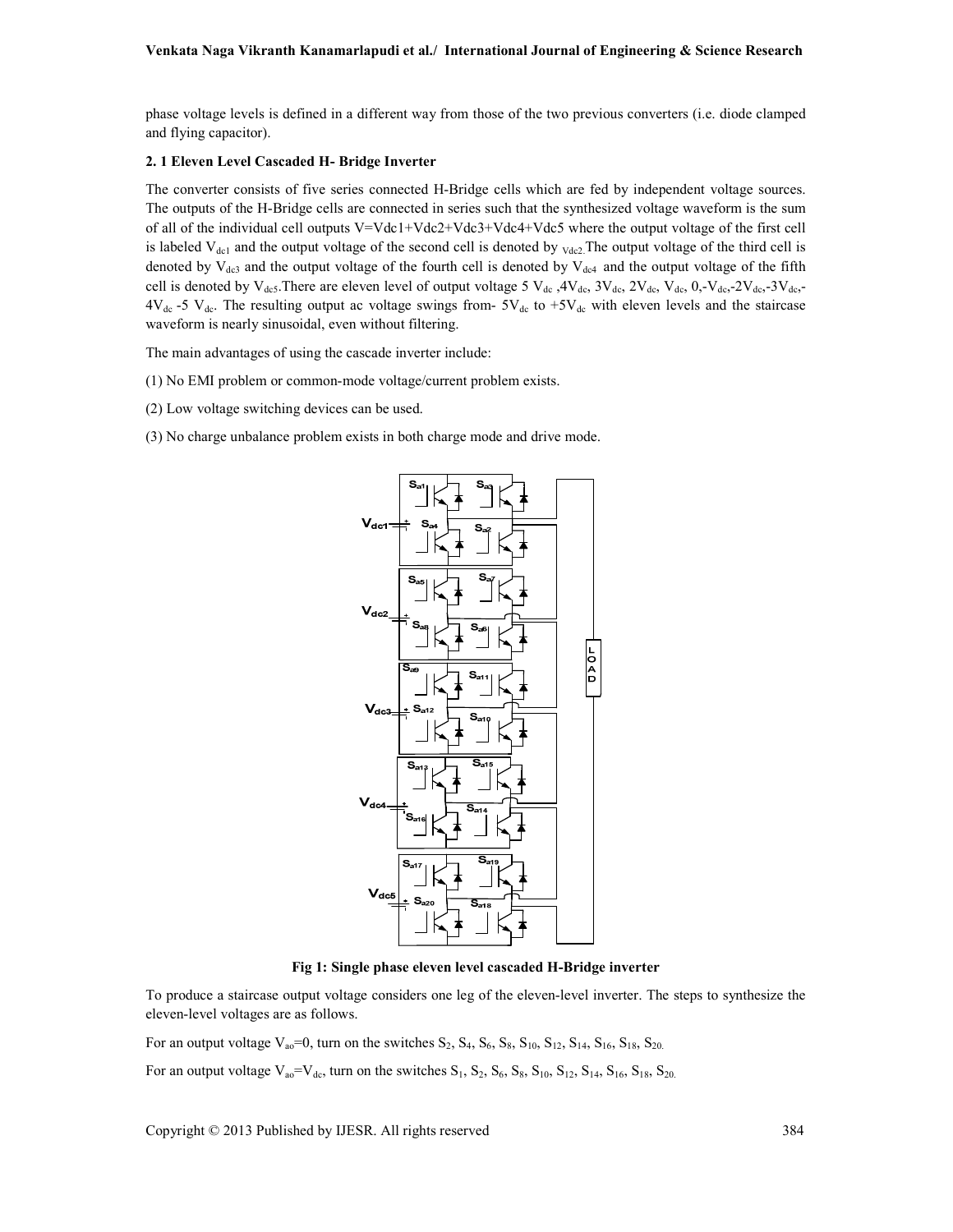For an output voltage  $V_{ao} = 2V_{dc}$ , turn on the switches  $S_1$ ,  $S_2$ ,  $S_5$ ,  $S_6$ ,  $S_{10}$ ,  $S_{12}$ ,  $S_{14}$ ,  $S_{16}$ ,  $S_{18}$ ,  $S_{20}$ For an output voltage  $V_{ao} = 3V_{dc}$ , turn on the switches  $S_1$ ,  $S_2$ ,  $S_5$ ,  $S_6$ ,  $S_9$ ,  $S_{10}$ ,  $S_{14}$ ,  $S_{16}$ ,  $S_{18}$ ,  $S_{20}$ For an output voltage  $V_{ao} = 4V_{dc}$ , turn on the switches  $S_1$ ,  $S_2$ ,  $S_5$ ,  $S_6$ ,  $S_9$ ,  $S_{10}$ ,  $S_{13}$ ,  $S_{14}$ ,  $S_{18}$ ,  $S_{20}$ For an output voltage  $V_{ao} = 5V_{dc}$ , turn on the switches  $S_1$ ,  $S_2$ ,  $S_5$ ,  $S_6$ ,  $S_9$ ,  $S_{10}$ ,  $S_{13}$ ,  $S_{14}$ ,  $S_{17}$ ,  $S_{18}$ . For an output voltage  $V_{ao} = V_{dc}$ , turn on the switches  $S_3$ ,  $S_4$ ,  $S_5$ ,  $S_7$ ,  $S_9$ ,  $S_{11}$ ,  $S_{13}$ ,  $S_{15}$ ,  $S_{17}$ ,  $S_{19}$ For an output voltage  $V_{ao} = -2V_{dc}$ , turn on the switches  $S_3$ ,  $S_4$ ,  $S_7$ ,  $S_8$ ,  $S_9$ ,  $S_{11}$ ,  $S_{13}$ ,  $S_{15}$ ,  $S_{17}$ ,  $S_{19}$ For an output voltage  $V_{ao} = -3V_{dc}$ , turn on the switches  $S_3$ ,  $S_4$ ,  $S_7$ ,  $S_8$ ,  $S_{11}$ ,  $S_{12}$ ,  $S_{13}$ ,  $S_{15}$ ,  $S_{17}$ ,  $S_{19}$ For an output voltage  $V_{ao} = 4V_{dc}$ , turn on the switches  $S_3$ ,  $S_4$ ,  $S_7$ ,  $S_8$ ,  $S_{11}$ ,  $S_{12}$ ,  $S_{15}$ ,  $S_{16}$ ,  $S_{17}$ ,  $S_{19}$ For an output voltage  $V_{a0}$  = -5 $V_{dc}$ , turn on the switches  $S_3$ ,  $S_4$ ,  $S_7$ ,  $S_8$ ,  $S_{11}$ ,  $S_{12}$ ,  $S_{15}$ ,  $S_{16}$ ,  $S_{19}$ ,  $S_{20}$ **Table 1: Switching states of Eleven- level Cascaded H-Bridge inverter** 





**Fig 2: line-neutral voltage waveform of eleven- level CHB inverter**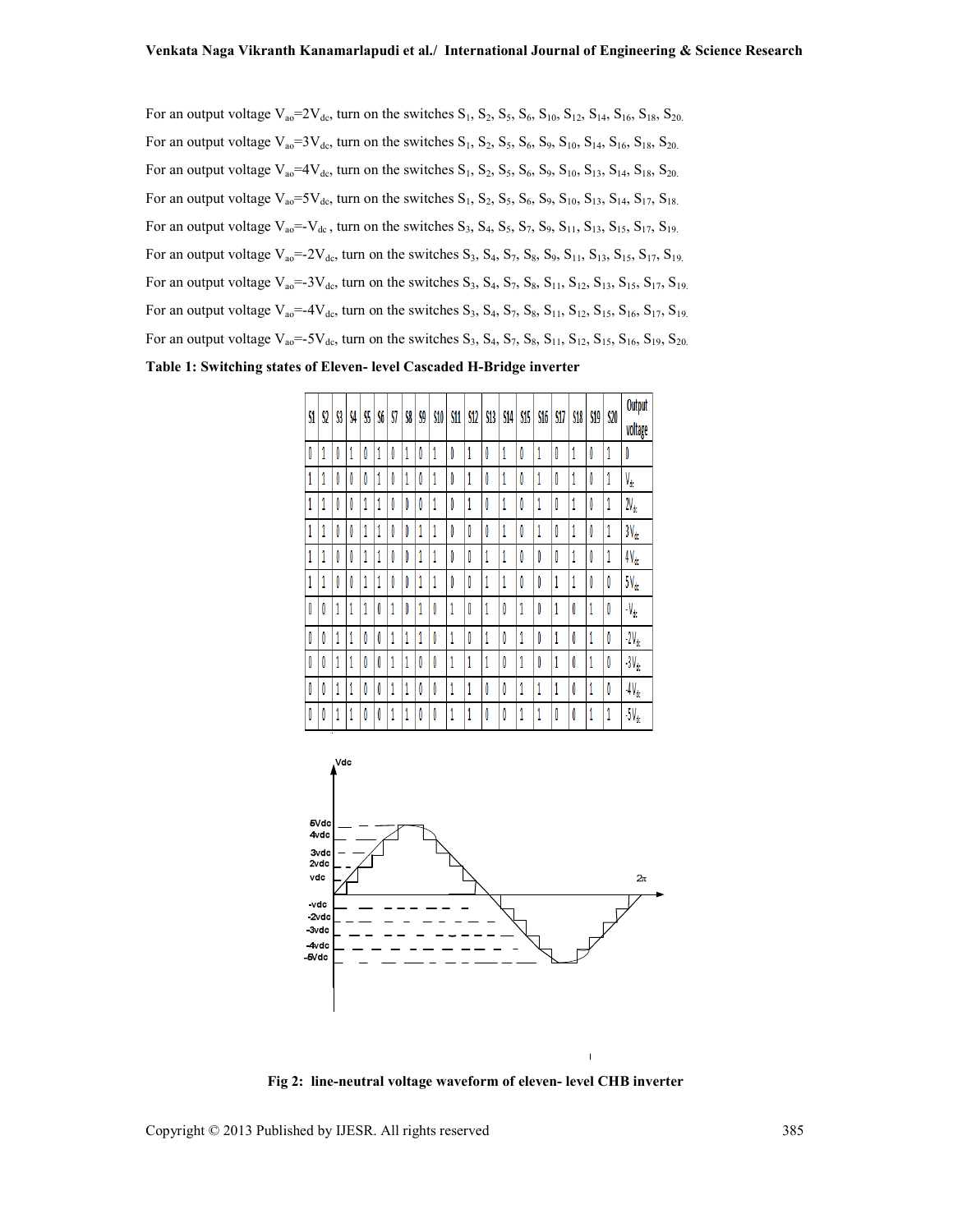#### **3. MULTI CARRIER PWM STRATEGY**

Several multicarrier techniques have been developed to reduce the distortion in multilevel inverters, based on the classical SPWM with triangular carriers. Some methods use carrier disposition and others use phase shifting of multiple carrier signals. Multicarrier carrier pwm is widely used modulation strategy for multilevel inverter. In this several triangular carrier signals are compared with one sinusoidal modulating signal. The number of carriers required to produce n-level output is n-1.All carriers have the same amplitude Ac and same frequency fc. Whenever the reference signal is greater than the carrier signal the pulse is generated.

#### **3.1 Phase Shifted Carrier PWM (PSCPWM)**

In general a multi level inverter with n voltage levels requires (n-1) triangular carriers. In this method all the triangular carriers have the same frequency and same amplitude but they are in phase shift by any two adjacent carrier waves given by  $\phi_{\text{cr}} = \frac{360^{\circ}}{(n-1)}$ . The gate signals are generated by comparing the modulating wave with the carrier waves. For an eleven-level inverter, ten triangular carriers are needed with a 36° phase displacement between any two adjacent carriers. In this case the phase displacement of  $V_{crl} = 0^\circ$ ,  $V_{cr2} = 36^\circ$ ,  $V_{cr3} = 72^\circ V_{cr4} =$ 108*°, Vcr5 =144°, Vcr6 =* 180*°, Vcr7 =* 216*°, Vcr8 =* 252*°, Vcr8=288°, Vcr9=324°, Vcr9=360°.* 

### **4. TOTAL HARMONIC DISTORTION**

The total harmonic distortion, or THD, of a signal is a measurement of the harmonic distortion present and is defined as the ratio of the sum of the powers of all harmonic components to the power of the fundamental frequency. The main criterion for assessing the quality of the voltage delivered by an inverter is the total harmonic distortion (THD).The low order harmonics amplitude will decrease when the number of levels increase. The performance of multilevel inverter can be improved by cancelling or reducing low order harmonics.

The THD is a ratio between the Root Mean Square (RMS) of the harmonics and the fundamental signal. For An inverter that has a fundamental output voltage V1 and harmonics V2, V3,. . . , we define the THD as follows:

$$
THD = \frac{\sqrt{\sum_{K=2}^{N} v_K^2}}{v_1} \tag{1}
$$

**4. SIMULATION RESULTS** 



**Fig 3: Simulink of Eleven- level cascaded H-Bridge inverter with induction motor**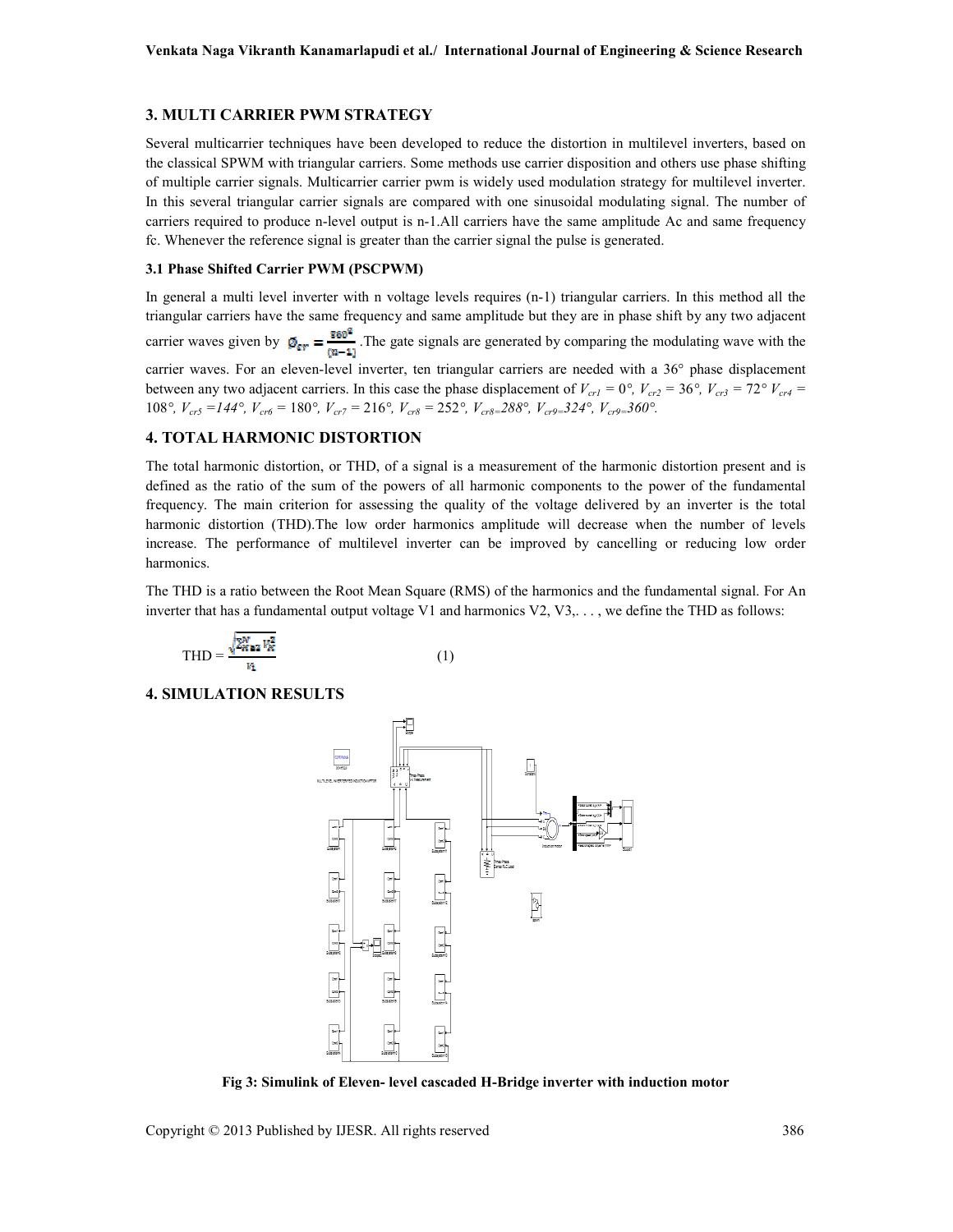

As above Fig.3 shows the 3 Simulink of Eleven- level cascaded H-Bridge inverter with induction motor

**Fig 4: Output current of Eleven- level cascaded H-Bridge inverter** 



**Fig 5: Output voltage of Eleven- level cascaded H-Bridge inverter** 

As above Fig.4 and 5 shows the Output voltage and current of Eleven- level cascaded H-Bridge inverter.



**Fig 6: Currents and electromagnetic torque and speed for Eleven- level cascaded H-Bridge inverter with induction motor**